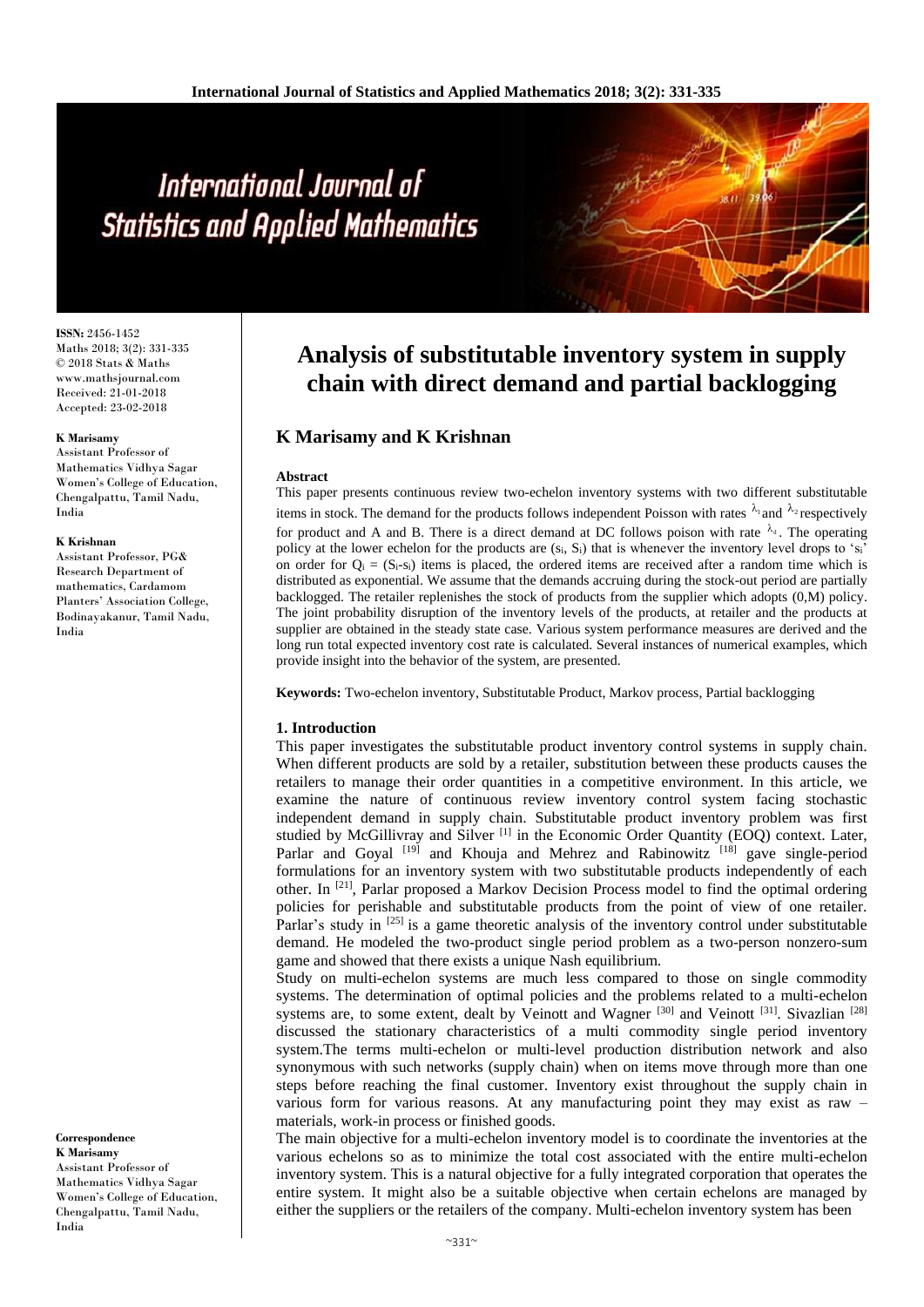studied by many researchers and its applications in supply chain management has proved worthy in recent literature.

As supply chains integrates many operators in the network and optimize the total cost involved without compromising as customer service efficiency. The first quantitative analysis in inventory studies Started with the work of Harris [13]. Clark and Scarf [8] had put forward the multi-echelon inventory first. They analyzed a N-echelon pipelining system without considering a lot size. One of the oldest papers in the field of continuous review multi-echelon inventory system is written by Sherbrooke in 1968. Hadley, G and Whitin, T. M., <sup>[12]</sup>, Naddor. E<sup>[24]</sup> analyses various inventory Systems. HP's (Hawlett Packard) Strategic Planning and Modeling (SPaM) group initiated this kind of research in 1977.

Sivazlian and Stanfel  $[27]$  analyzed a two commodity single period inventory system. Kalpakam and Arivarignan [15] analyzed a multi-item inventory model with renewal demands under a joint replenishment policy. They assumed instantaneous supply of items and obtain various operational characteristics and also an expression for the long run total expected cost rate. Krishnamoorthy *et al*., [16] analyzed a two commodity continuous review inventory system with zero lead time. A two commodity problem with Markov shift in demand for the type of commodity required, is considered by Krishnamoorthy and Varghese  $[17]$ . They obtain a characterization for limiting probability distribution to be uniform. Associated optimization problems were discussed in all these cases. However in all these cases zero lead time is assumed.

A Complete review on multi echelon inventory model was provided by Benito M. Beamon [6]. Sven Axsater [5] proposed an approximate model of inventory structure in SC. He assumed (S-1, S) polices in the Deport-Base systems for repairable items in the American Air Force and could approximate the average inventory and stock out level in bases.

Anbazhagan and Arivarignan  $[2, 3]$  have analyzed two commodity inventory system undervarious ordering policies. Yadavalli et al., <sup>[32]</sup> have analyzed a model with joint ordering policy and varying order quantities. Yadavalli *et al*., [33] have considered a two commodity substitutable inventory system with Poisson demands and arbitrarily distributed lead time.

In a very recent paper, Anbazhagan *et al*. [4] considered analysis of two commodity inventory system withcompliment for bulk demand in which, one of the items for the major item, with random lead time but instantaneous replenishment for the gift item are considered. The lost sales for major item is also assumed when the items are out of stock. The above model is studied only at single location( Lower echelon). We extend the same in to multi-echelon structure (Supply Chain). The rest of the paper is organized as follows. The model formulation is described in section 2, along with some important notations used in the paper. In section 3, steady state analysis are done: Section 4 deals with the derivation of operating characteristics of the system. In section 5, the cost analysis for the operation. Section 6 provides Numerical examples and sensitivity analysis.

#### **2. Model**

#### **2.1 The Problem Description**

The inventory control system considered in this paper is defined as follows. Tow Substitutable finished products (A & B) are supplied from manufacturer to supplier which adopts (0,M) replenishment policy then the product is supplied to

retailer who adopts  $(s_i, S_i)$  policy. The demand at retailer node follows an independent Poisson distribution with rate  $\lambda_1$  for one product A and  $\lambda_2$  for product B. When the inventory of one of the product reaches zero the demand for the product is substitutable with the other product with probability *p* and similar argument for another product with probability *q* so that  $p + q = 1$ . The demands that occur when both the products are out of stock are partially backlogged. The replacement of item in terms of product is made from supplier to retailer is administrated with exponential distribution having parameter  $\mu > 0$ . The maximum inventory level at retailer node for product A and B are  $S_i$ , and the recorder point is  $S_i$  and the ordering quantity is  $Q(=S_i-s_i)$  items. The maximum inventory at supplier is M(=nQ).

#### **3. Analysis**

Let  $1(t)$  and  $I_2(t)$  denote the on hand Inventory levels of product A and B respectively at retailer and  $I_d$  (t)denote the on hand inventory level of both products at supplier at time t+.

We define I (t) = { $(I_1(t), I_2(t), I_d(t))$ :  $t \ge 0$ }as Markov process with state space E = { ( i, j,k) | i = S1,S1-1 .....0,-1,- 2,...-b  $j = S_2, S_2$ -1 .....0,-1,-2,...-b, k=Q,2Q,.....nQ }. Since E is finite and all its states are aperiodic, recurrent, non- null and also irreducible. That is all the states are Ergodic. Hence the limiting distribution exists and is independent of the initial state.

The infinitesimal generator matrix of this process  $C = (a(i, j, j))$  $(k, \ldots, k, n)$ <sup>(i,j,k)(l,m,n) $\in E$ </sup> can be obtained from the following arguments.

 The arrival of a demand for product A at retailer make a state transition in the Markov process from  $(i, j, k)$  to  $(i-1, j)$ 

j, k) with the intensity of transition  $(\lambda_1>0)$  i=1,2,....S<sub>1</sub>

- The arrival of a demand for product B at retailer make a state transition in the Markov process from  $(i, j, k)$  to  $(i, j-$
- 1, k) with the intensity of transition  $(\lambda_2 > 0)$ .j= 1,2……S<sub>2</sub> The arrival of common direct demand for product A and B distinct for make a transits in the Markov process from (i,

j, k) to (i, j, k-Q) with the indirect of transition  $\lambda_d$ 

- When the inventory level of product A is zero, then the the arrival of a demand for product A at retailer make a state transition in the Markov process from  $(i, j, k)$  to  $(i, j-1, k)$ with the intensity of transition  $(p \lambda_1 + \lambda_2)$  > 0. i = 0
- When the inventory level of product B is zero, then the the arrival of a demand for product B at retailer make a state transition in the Markov process from  $(i, j, k)$  to  $(i, j-1, k)$ with the intensity of transition  $(\lambda_1 + q\lambda_2) > 0$ . j = 0
- The replacement of inventory at retailer make a state transition in the Markov process from  $(i, j, k)$  to  $(i+Q, j, k)$  $k-Q$ ) or  $(i, j, Q)$  to  $(i, j+Q, k-Q)$  with the intensity of transition  $^{\mu}$  > 0.

The infinitesimal generator **C** is given by

$$
\mathbf{C} = \begin{bmatrix} A & B & 0 & \dots & 0 & 0 \\ 0 & A & B & \dots & 0 & 0 \\ \vdots & \vdots & \vdots & \dots & \vdots & \vdots \\ 0 & 0 & 0 & \dots & A & B \\ B & 0 & 0 & \dots & 0 & A \end{bmatrix}
$$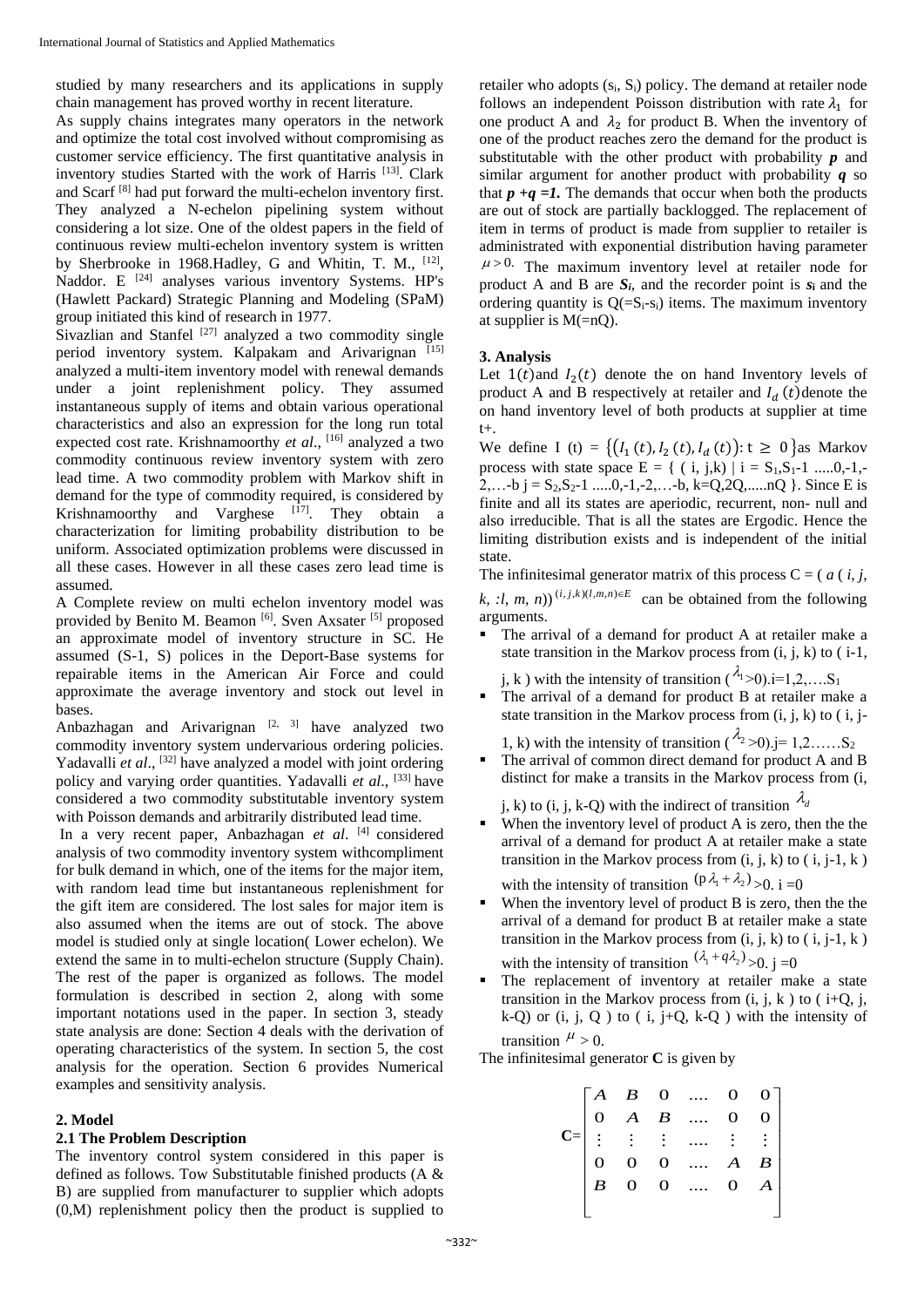International Journal of Statistics and Applied Mathematics

The sub matrices A and B are given by

$$
[A]_{\text{max}} = \begin{cases} A_1 & n = m, & m = s_1 + 1, s_1 + 2, \dots, S_1, \\ B_1 & n = m - 1, & m = S_1, S_1 - 1, \dots, 1, \dots, -(b + 1) \\ C_1 & n = m, & m = s_1, s_1 - 1, \dots, 1, \dots, -(b + 1) \\ D_1 & n = m, & m = -b, \\ 0 & \text{otherwise} \end{cases}
$$

[B]<sub>mxn=</sub> 
$$
\begin{cases} M & m = n \\ 0 & \text{otherwise} \end{cases}
$$
 S<sub>1</sub>, S<sub>1</sub> - 1,...1, 0, -1...... - b

Where

$$
[A_1]_{\text{max}} = \begin{cases} (\lambda_1) & n = m - 1, m = S_1, S_1 - 1, \dots, 1, 0, \dots - b \\ -(\lambda_1 + \lambda_2) & n = m, m = s_1 + 1, s_1 + 2, \dots, S_1 \\ -(\lambda_1 + \lambda_2 + \mu) & n = m, m = 1, 2, \dots, s_1 \\ -(\mathbf{p}\lambda_1 + \lambda_2 + \mu) & n = m, m = -b \\ 0 & \text{otherwise} \end{cases}
$$

$$
[\mathbf{B}]_{\text{max}} = \begin{cases} (\lambda_2) & \text{if } n = m \\ (p\lambda_1 + \lambda_2) & \text{if } n = m \\ \text{otherwise} \end{cases} \quad \text{in } m = -b
$$

$$
[C_1]_{\text{max}} = \begin{cases} (\lambda_1) & n = m - 1, \quad m = S_1, S_1 - 1, \dots, 1, 0 \dots - (b + 1) \\ -(\lambda_1 + \lambda_2 + \mu + \lambda_d) & n = m, \quad m = s_1 + 1, s_1 + 2, \dots, S_1 \\ -(\lambda_1 + \lambda_2 + 2\mu + \lambda_d) & n = m, \quad m = 1, 2, \dots, s_1 \\ -(\mathbf{p}\lambda_1 + \lambda_2 + 2\mu + \lambda_d) & n = m, \quad m = -b \\ 0 & \text{otherwise} \end{cases}
$$

$$
[D_1] = \begin{pmatrix} (\lambda_1) & n = m - 1, & m = S_1, S_1 - 1, ..., 1, 0 ..., -(b + 1) \\ -(\lambda_1 + p\lambda_2 + \mu + \lambda_d) & n = m, & m = s_1 + 1, s_1 + 2, ... S_1 \\ -(\lambda_1 + p\lambda_2 + 2\mu + \lambda_d) & n = m, & m = 1, 2, ... s_1 \\ (-2\mu + \lambda_d) & n = m, & m = -b \\ 0 & \text{otherwise} & \end{pmatrix}
$$

$$
[M]_{\text{maxn}} = \begin{cases} \lambda_{d} & q = p \\ \mu & q = p \\ 0 & \text{otherwise} \end{cases} \quad p = S_{1}, S_{1} - 1, \dots, 0, -1, \dots - b
$$

#### **3.1 Steady State Analysis**

The structure of the infinitesimal matrix C, reveals that the state space E of the Markov process  $\{I(t): t \geq 0\}$  is finite and irreducible. Let the limiting probability distribution of the inventory level process be

$$
\prod_{i,j}^{k} = \lim_{t \to \infty} Pr\{(I_m(t), I_c(t), I_d(t) = (i, j, k))\}
$$

where $\prod_{i,j}^{k}$  is the steady state probability that the system be in state *(i, j, k*).

Let  $\prod = \left\{ \prod_{i,j}^{n_Q}, \prod_{i,j}^{(n-1)Q}, \ldots, \ldots, \prod_{i,j}^{Q} \right\}$  denote the steady state probability distribution. For each  $((i, j, k), \prod_{i,j}^{k} can$  be obtained by solving the matrix equation  $\Pi C = 0$ .

By solving the above system of equations, together with *k*

normalizing condition  $\sum_{(i,j,k)\in E} \prod_{i,j=1}^{n}$  $\sum_{i,j,k\in E} \prod_{i,j}^k =$  $E$ **i**  $\mathbf{I}$  *i*, *j* , the steady probability of all the system states are obtained.

#### **4. Operating characteristic**

In this section we derive some important system performance measures.

#### **4.1 Average inventory Level**

The event  $I_1$ ,  $I_2$  denote the average inventory level for products A and B respectively at retailer node *and Id* denote the average inventory level at distributor node

(i)  
\n
$$
I_{1} = \sum_{k=Q}^{nQ} \sum_{j=0}^{S_{2}} \sum_{i=0}^{S_{1}} i \cdot \prod_{i,j}^{k}
$$
\n
$$
I_{2} = \sum_{k=Q}^{nQ} \sum_{i=0}^{S_{1}} \sum_{j=0}^{S_{2}} j \cdot \prod_{i,j}^{k}
$$
\n
$$
I_{d} = \sum_{i=0}^{S_{1}} \sum_{j=0}^{S_{2}} \sum_{k=Q}^{nQ} k \cdot \prod_{i,j}^{k}
$$
\n(iii)

#### **4.2 Mean Reorder Rate**

Let  $R_1$ ,  $R_2$ , denote the mean reorder rate for products A and B, at retailer and  $R_d$  denote the mean reorder rate for products at distributor respectively,

$$
R_1 = (\lambda_1 + (s_1 + 1)\gamma) \sum_{k=Q}^{nQ} \sum_{j=0}^{s_2} \prod_{s_1+1, j}^{k}
$$

$$
R_2 = (\lambda_2 + (s_2 + 1)\gamma) \sum_{k=Q}^{nQ} \sum_{i=0}^{S_1} \prod_{i,s_2+1}^{k}
$$

(iii) 
$$
R_d = (\mu + \lambda_d) \sum_{i=0}^{S_1} \sum_{j=0}^{S_2} \prod_{i,j}^{Q}
$$

#### **4.3 Shortage rate**

(i)

(ii)

Shortage occur at retailer only for main product. Let  $S_r$  be the shortage rate at retailer for main product, then

$$
\mathbf{S}_r = (\lambda_1 + \lambda_2) \sum_{k=0}^{nQ} \prod_{-b,-b}^{k}
$$

# (i) **5. Cost analysis**

In this section we impose a cost structure for the proposed model and analyze it by the criteria of minimization of long run total expected cost per unit time. The long run expected cost rate  $TC(s_1, s_2, Q$  is given by

$$
TC(s_1, s_2, Q) = I_1H_1 + I_2H_2 + I_dH_d + R_1O_1 + R_2O_2 + R_dO_d
$$
  
+ S<sub>r</sub>T<sub>r</sub>

Although we have not proved analytically the convexity of the cost function *TC(s1, s2, Q*our experience with considerable number of numerical examples indicate that *TC(s1, s2, Q*) for fixed ' $S_1$  *and*  $S_2$ ' appears to be convex ins. In some cases it turned out to be increasing function of *s*. For large number case of *TC(s1, s2, Q*) revealed a locally convex structure. Hence we adopted the numerical search procedure to determine the optimal value of '*s*'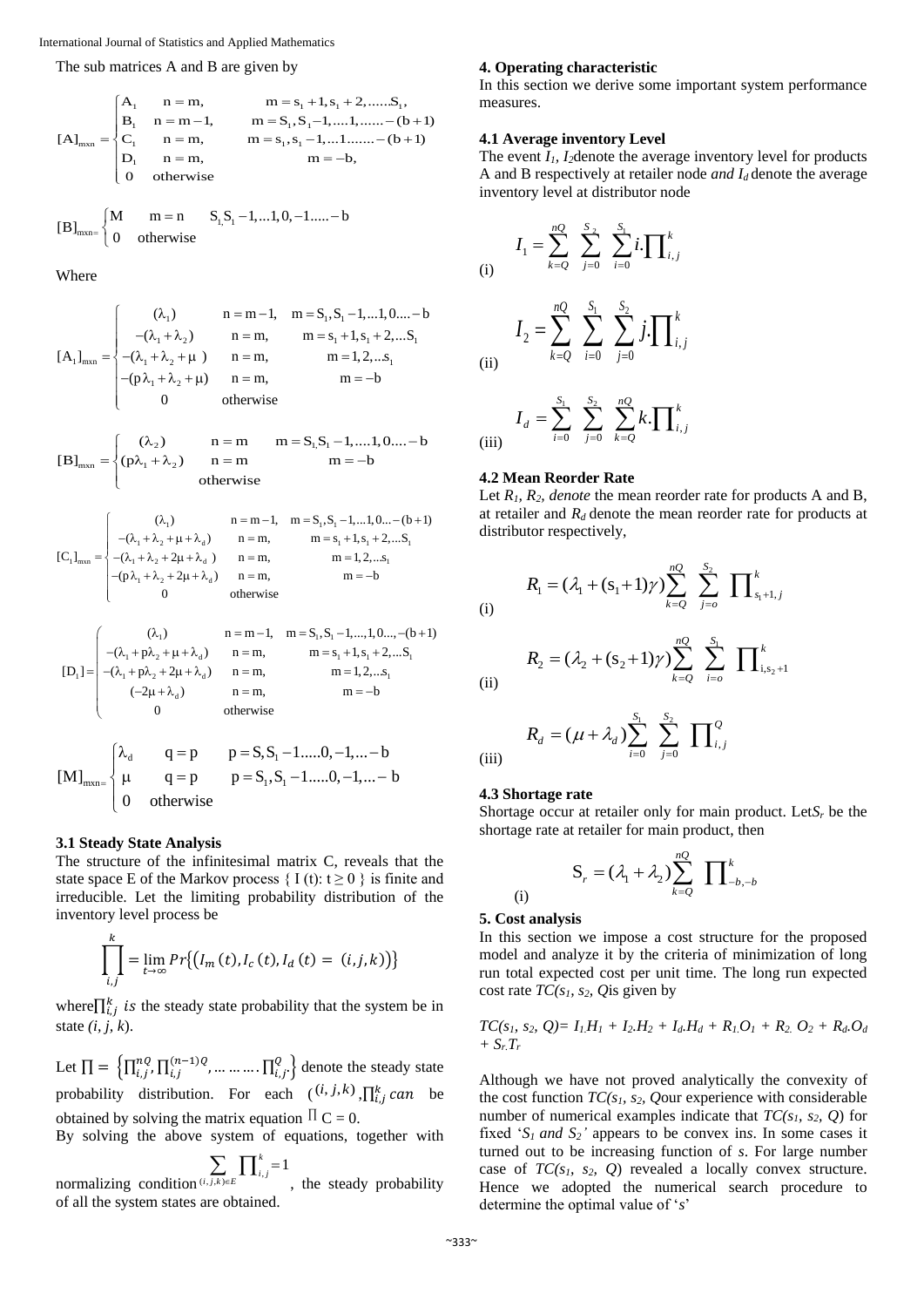International Journal of Statistics and Applied Mathematics

### **6. Numerical Example and Sensitivity Analysis 6.1 Numerical Example**

In this section we discuss the problem of minimizing the structure. We assume  $H_2 \leq H_1 \leq H_d$ , i.e, the holding cost for product B at retailer node is less than that of product A and the holding cost of both products is less than that of products at distributor node. Also  $O_2 \leq O_1 \leq O_d$  the ordering cost at retailer node for product B is less than that of product A. Also the ordering cost at the distributor is greater than that of both products at retailer node.

The results we obtained in the steady state case may be

illustrated through the following numerical example,

$$
S_1 = 16, S_2 = 16 M = 80,
$$
  
\n $\lambda_1 = 3, \lambda_2 = 2, \lambda_d = 4, \mu = 3$   
\n $H_1 = 1.1, H_2 = 1.2, H_d = 1.3$   
\n $O_1 = 2.1, O_2 = 2.2, O_d = 2.3$   
\n $T_r = 3.1, b = 3$ 

The cost for different reorder level are given by

**Table 1:** Total expected cost rate as a function s<sub>1</sub>, s<sub>2</sub> and Q

| 91                |            |          |         |              |          |          |          |
|-------------------|------------|----------|---------|--------------|----------|----------|----------|
| S2                |            |          |         | . .          |          |          |          |
|                   |            | 14       |         | $1^*$<br>. . |          |          |          |
| $TC(s_1, s_2, Q)$ | 155.835611 | 90.63277 | '.55012 | 75.28077     | 80.75253 | 94.54283 | 105 9115 |



**Fig 1**

For the inventory capacity  $S_1$  and  $S_2$ , the optimal reorder level  $s_1$ , and  $s_2$  and optimal cost *TC(s<sub>1</sub>*, *s*<sub>2</sub>*, Q)*are indicated by the symbol \*. The Convexity of the cost function is given in the graph with common reorder point  $s$  (both  $s_1$ , and  $s_2$ ).

#### **6.2 Sensitivity Analysis**

Below tables are represented a numerical study to exhibit the sensitivity of the system on the effect of varying different parameters.

$$
\lambda_1 \& \mu_1 \lambda_2 \& \mu_2 \& \mu_3 \& H_1 \& H_1 \& H_d, O_1 \& O_2, O_1 \& O_d,
$$

For the following cost structure $S_1 = 16$ ,  $S_2 = 16$  M = 80,

$$
\lambda_1 = 3
$$
,  $\lambda_2 = 2$ ,  $\lambda_d = 4$ ,  $\mu = 3$   
\n $H_1 = 1.1$ ,  $H_2 = 1.2$ ,  $H_d = 1.3$   
\n $O_1 = 2.1$ ,  $O_2 = 2.2$ ,  $O_d = 2.3$   $T_r = 3.1, b = 3$ 

**Table 2:** Effect on Replenishment rate & Demand rates  $\mu \setminus \lambda_1$ 

| $\lambda$<br>$\mu$ |         | 2       | 3       |         | 5       |
|--------------------|---------|---------|---------|---------|---------|
|                    | 44.9562 | 105.736 | 183.073 | 262.016 | 341.248 |
|                    | 64.192  | 80.6682 | 132.526 | 204.329 | 281.382 |
| 3                  | 83.6582 | 100.861 | 120.95  | 167.608 | 234.24  |
|                    | 99.8989 | 127.775 | 141.663 | 165.368 | 210.307 |
|                    | 114.624 | 151.974 | 171.738 | 187.085 | 213.553 |

**Table 3:** Effect on Replenishment rate & Demand rates  $\mu \setminus \lambda_2$ .

| $\mu \setminus \lambda_{2}$ |          | 3       |         | 7       |         |
|-----------------------------|----------|---------|---------|---------|---------|
|                             | 264.4122 | 186.988 | 225.608 | 308.413 | 388.178 |
|                             | 261.1814 | 161.193 | 171.85  | 229.599 | 285.558 |
|                             | 260.5082 | 155.149 | 158.612 | 209.956 | 259.907 |
|                             | 260.2163 | 152.461 | 152.627 | 201.05  | 248.266 |
| q                           | 260.0576 | 150.94  | 149.217 | 195.96  | 241.605 |

**Table 4:** Effect on Holding cost ( $H_1 \setminus H_{d, \, \cdot}$ )

| $H_1 \setminus H_4$ | 1.1      | 2.1     | 3.1     | 4.1     | 5.1     |
|---------------------|----------|---------|---------|---------|---------|
| 1.1                 | 167.7286 | 169.917 | 171.935 | 173.955 | 175.974 |
| 2.1                 | 171.927  | 173.947 | 175.959 | 177.987 | 180.004 |
| 3.1                 | 175.959  | 177.979 | 179.996 | 182.016 | 184.036 |
| 4.1                 | 179.9885 | 182.001 | 184.028 | 186.045 | 188.065 |
| 5.1                 | 184.0205 | 186.038 | 188.058 | 190.077 | 192.097 |

**Table 5:** Effect on Ordering Cost  $({}^{H_2 \setminus H_1})$ 

| $H_2 \setminus H_1$ | 2.1      | 2.2      | 2.3     | 2.4     | 2.5     |
|---------------------|----------|----------|---------|---------|---------|
| 2.1                 | 167.7286 | 168.2995 | 168.778 | 169.306 | 169.83  |
| $2.2^{\circ}$       | 168.2995 | 168.8269 | 169.352 | 159.887 | 170.404 |
| 2.3                 | 168.873  | 169.4003 | 169.925 | 170.45  | 170.977 |
| 2.4                 | 169.4464 | 169.4003 | 170.499 | 171.023 | 171.551 |
| $2.5\,$             | 170.0198 | 170.5446 | 171.072 | 171.597 | 172.122 |

**Table 6:** Effect on Penalty Cost  $(\mathcal{O}_1 \& \mathcal{O}_d)$ 

| $O_1 \backslash O_d$ | 3.1      | 3.2     | 3.3     | 3.4     | 3.5     |
|----------------------|----------|---------|---------|---------|---------|
| 3.1                  | 167.7286 | 168.3   | 168.778 | 169.306 | 169.83  |
| 3.2                  | 168.2995 | 168.827 | 169.352 | 159.887 | 170.404 |
| 3.3                  | 168.873  | 169.4   | 169.925 | 170.45  | 170.977 |
| 3.4                  | 169.4464 | 169.4   | 170.499 | 171.023 | 171.551 |
| 3.5                  | 170.0198 | 170.545 | 171.072 | 171.597 | 172.122 |

**Table 7:** effect on Holding cost & ordering cost ( $H_1 \& O_{d_1}$ )

| $H_1 \backslash O_{d_1}$ | $1.1\,$  | 1.2     | 1.3     | 1.4     | 1.5     |
|--------------------------|----------|---------|---------|---------|---------|
| 1.1                      | 166.1952 | 166.623 | 167.025 | 167.429 | 167.831 |
| 1.2                      | 166.8557 | 167.265 | 167.662 | 168.067 | 168.468 |
| 1.3                      | 167.4957 | 167.898 | 168.3   | 168.704 | 169.106 |
| 1.4                      | 168.1331 | 168.535 | 168.94  | 169.341 | 169.743 |
| 1.5                      | 168.7706 | 169.172 | 169.577 | 169.979 | 170.381 |